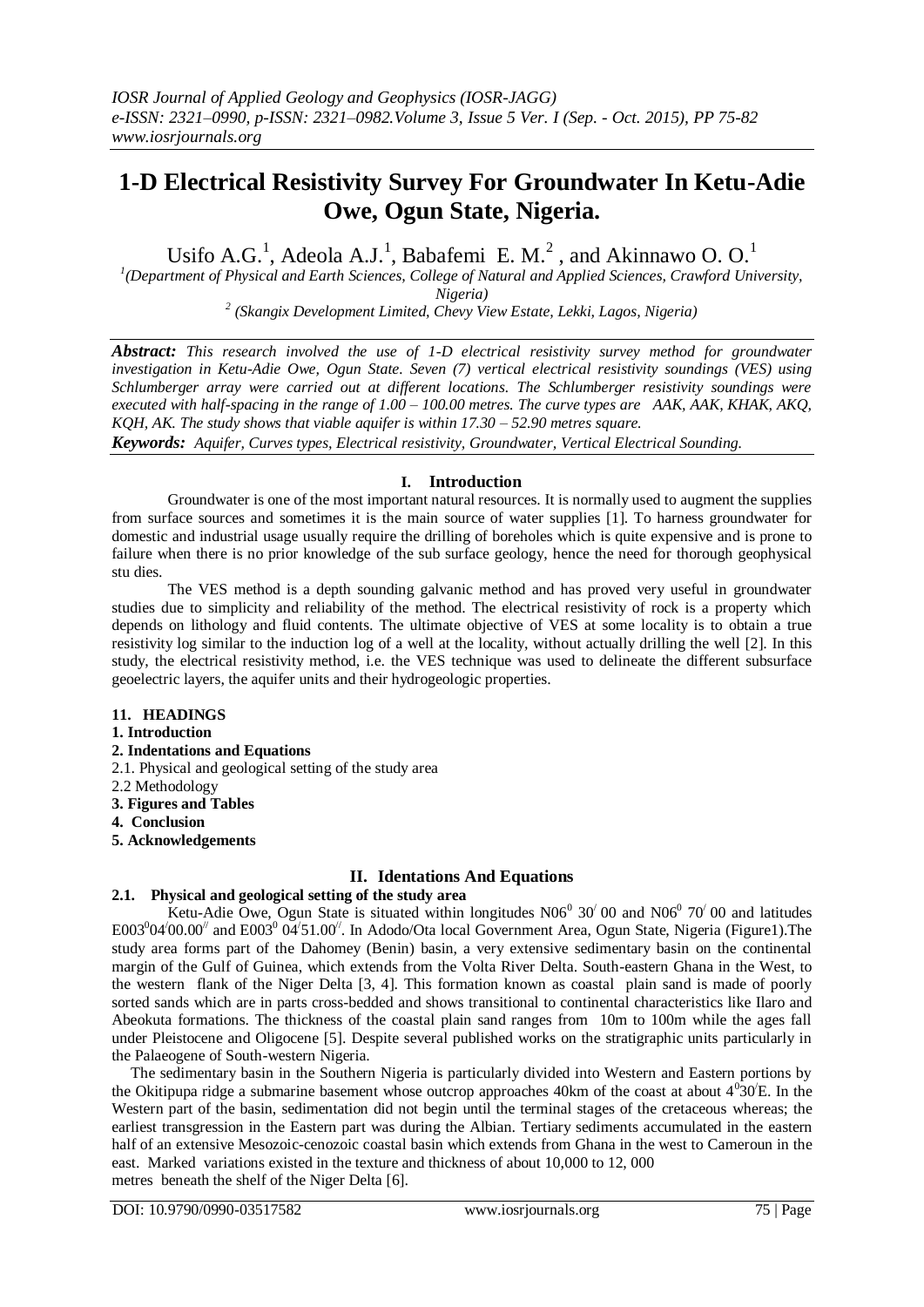The Paleocene sea covers the Southern Nigeria extending entire westward to Republics of Benin and Togo. The Palaocene deposits are characterized by extremely rapid lateral faces changes. In the eastern Nigeria, the strata are large, composed of dark grey, thinly laminated friable Imo shale with occasional admixture of clay ironstone and sandstone beds. To the west, biogenic limestone of the Ewekoro formation are found in the lower part of the Palaeocene section [5]. The Palaeocene deposits in Western Nigeria were attended by local crustal elevation which resulted in extensive erosion of the upper units of limestone. Glauconitic shale and Phosphatic materials accumulated on the surface of the limestone.

#### **III. Methodology**

Vertical Electrical Soundings (VES) were carried out in the study area with an ABEM TERRAMETER SAS (Signal Averaging System) 300B with booster SAS 2000 manufactured in Sweden was used for taking surface resistivity readings. The equipment is light and powerful for deep penetrations. When the distance between the two current electrodes is finite (Fig. 2), the potential at any nearby surface point will be affected by both current electrodes.

As before, the potential due to  $C_1$  at  $P_1$  is

$$
V_1 = \frac{-A_1}{r_1} \quad \text{where} \quad A_1 = \frac{-I \rho_a}{2\Pi}
$$

Because the currents at the two electrodes are equal and opposite in direction, the potential due to C<sub>2</sub> at P<sub>1</sub> is  $V_2 = \frac{-A_2}{\nu}$  where  $A_2 = \frac{I \rho_a}{2H} = -A_1$ 

$$
V_2 = \frac{-A_2}{r_2} \quad \text{where} \quad A_2 = \frac{I \rho_a}{2\Pi} = -A_1
$$

Thus, we have

$$
V_1 + V_2 = \frac{I\rho_a}{2\Pi} \left(\frac{1}{r_1} - \frac{1}{r_2}\right)
$$

Finally, by introducing a second potential electrode at  $P<sub>2</sub>$  we can measure the difference in potential

between P<sub>1</sub> and P<sub>2</sub> which will be  
\n
$$
\Delta V = \frac{I \rho_a}{2\Pi} \left\{ \left( \frac{1}{r_1} - \frac{1}{r_2} \right) - \left( \frac{1}{r_3} - \frac{1}{r_4} \right) \right\}.
$$
\n(1)

 Such an arrangement corresponds to the four electrode spreads normally used in resistivity field work. The end result of the field measurement is the computation of the apparent resistivity, using the equation

$$
\rho_a = \frac{KV}{I} = KR
$$
\nwhere\n
$$
\frac{\Pi}{2} \left[ \left( \frac{AB}{2} \right)^2 - \left( \frac{MN}{2} \right)^2 \right]
$$
\n
$$
K = \frac{\left( MN \right)}{\left( \frac{MN}{2} \right)}
$$
\n(3)

and

 $\rho_a$  = Apparent Resistivity  $K =$  Geometric factor  $V =$  Volt; I = Current;  $R =$  Resistance AB = Current Electrodes Separation MN = Potential Electrodes Separation.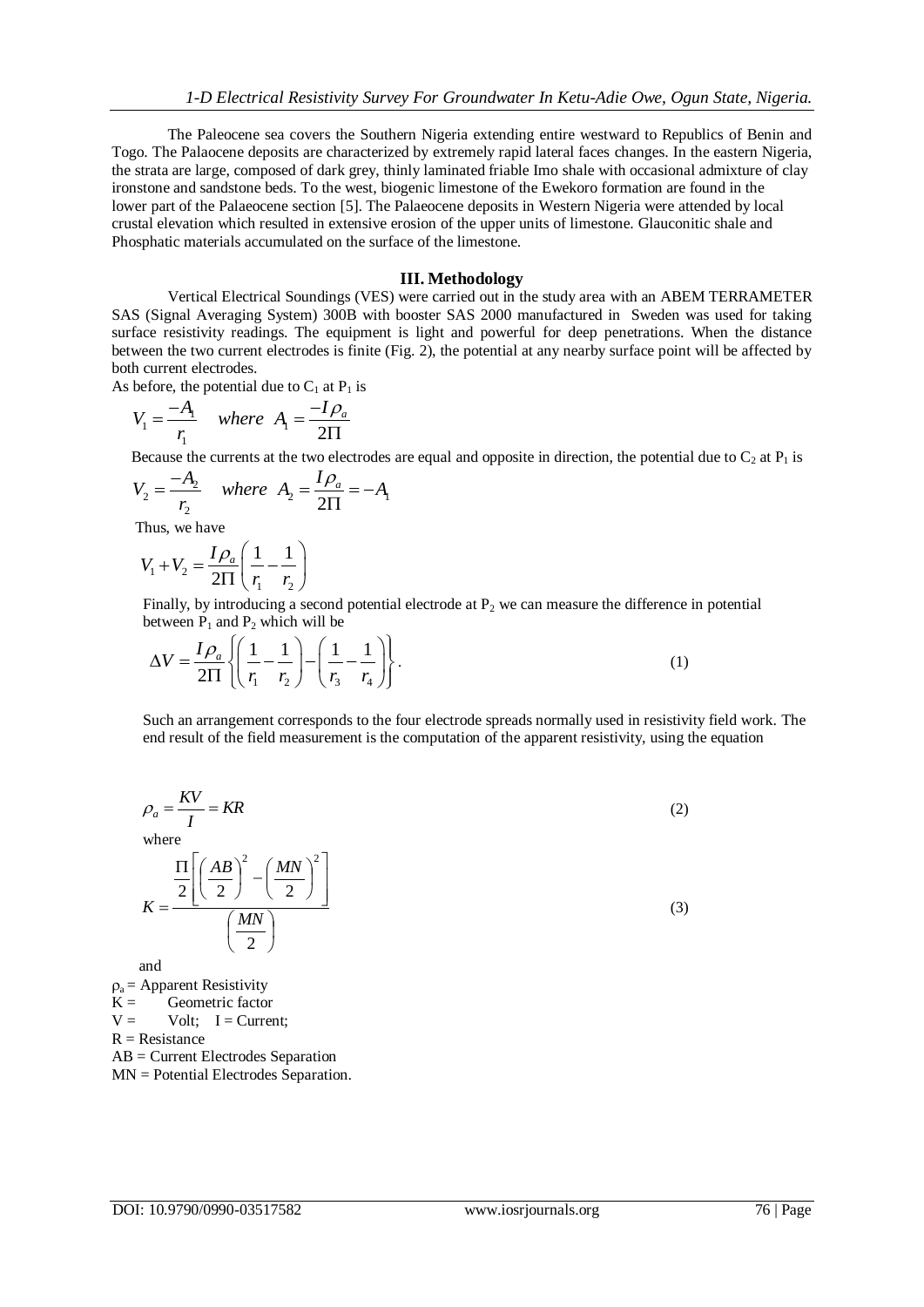

**IV. Figures And Tables**

**Figure 1:** map of ketu - adie owe and environs.



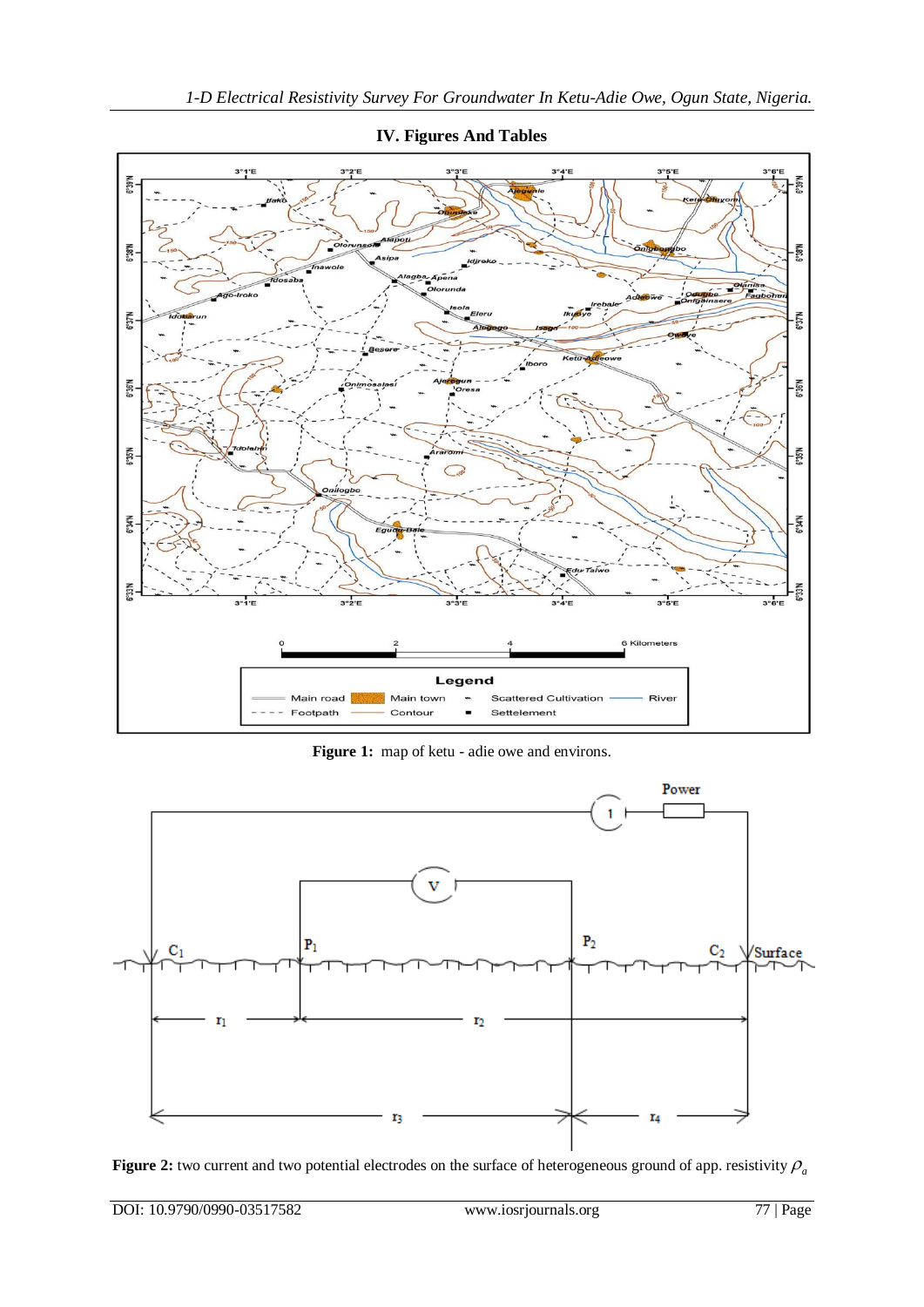

**Figure 3:** field and theoretical curves for VES 1

| Table 1: Geoelectric layer parameter analysis of VES No. 1 |  |  |
|------------------------------------------------------------|--|--|
|                                                            |  |  |

| Geoelectric laver | Resistivity $(\Omega m)$ | Thickness (m) | Depth $(m)$ | Lithology       |
|-------------------|--------------------------|---------------|-------------|-----------------|
|                   | 40.40                    | 0.5           | 0.5         | Top soil        |
|                   | 302.60                   | 0.4           | 0.9         | Clayey sand     |
|                   | 3007.20                  |               | 2.20        | Sand            |
|                   | 27932.90                 | 8.1           | 10.30       | Sand (very dry) |
|                   | 31529.20                 | 31.20         | 41.40       | Sand (very dry) |
|                   | 6892.00                  |               | -           | Lateritic sand  |



**Figure 4:** field and theoretical curves for VES 2

| Table 2: Geoelectric laver parameter analysis of VES No. 2 |                          |               |             |                 |  |  |
|------------------------------------------------------------|--------------------------|---------------|-------------|-----------------|--|--|
| Geoelectric laver                                          | Resistivity $(\Omega m)$ | Thickness (m) | Depth $(m)$ | Lithology       |  |  |
|                                                            | 75.20                    | .00           | 1.00        | Top soil        |  |  |
|                                                            | 348.40                   | 4.00          | 5.00        | Clavey sand     |  |  |
|                                                            | 526.40                   | 8.90          | 13.00       | Sand            |  |  |
|                                                            | 818.20                   | 18.90         | 32.90       | Sand (very dry) |  |  |
|                                                            | 519.90                   |               |             | Sand (wet)      |  |  |

|  |  | Table 2: Geoelectric layer parameter analysis of VES No. 2 |  |  |
|--|--|------------------------------------------------------------|--|--|
|--|--|------------------------------------------------------------|--|--|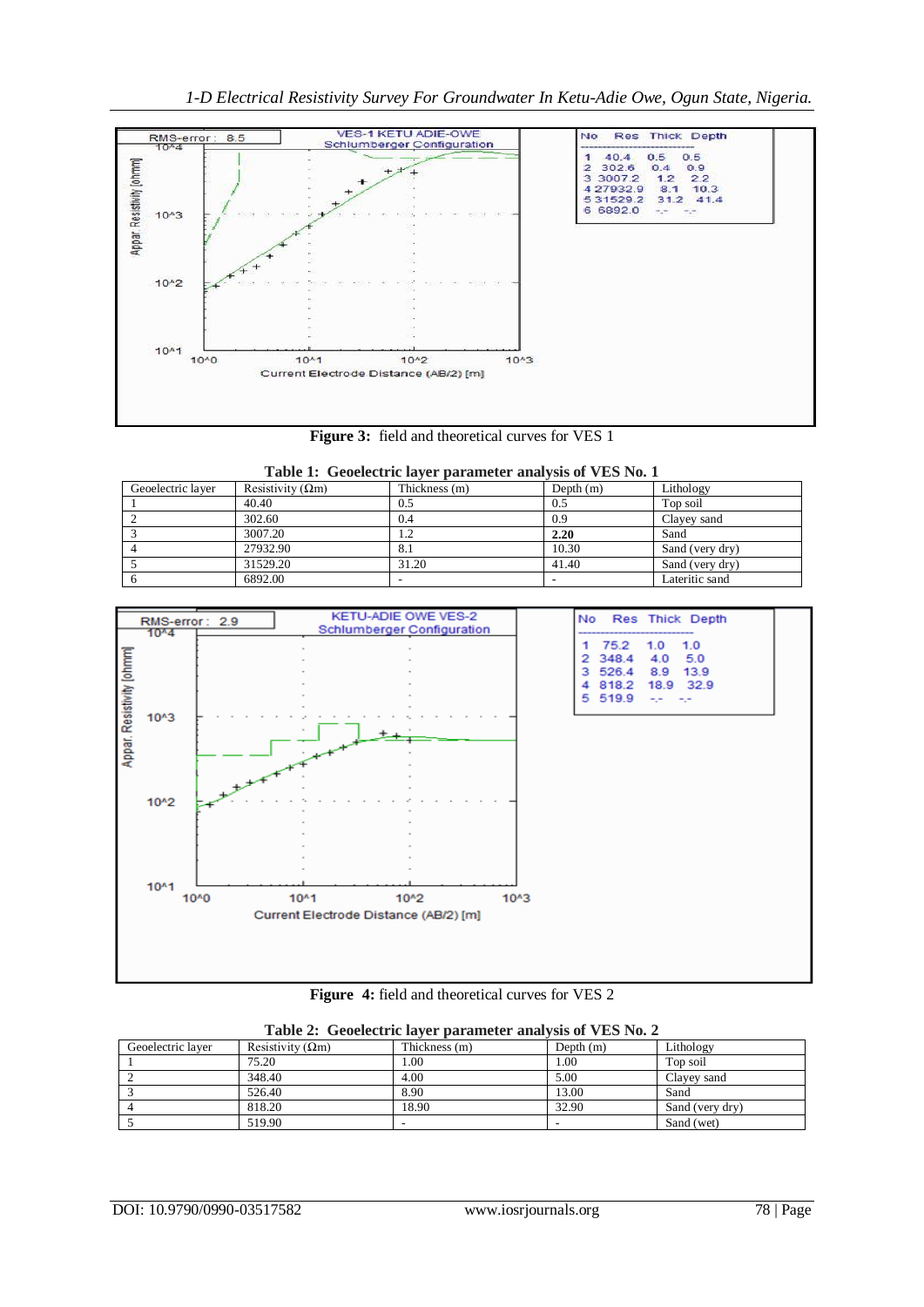

**Figure 5:** field and theoretical curves for VES 3

| Table 3: Geoelectric layer parameter analysis of VES No. 3 |                           |               |             |             |  |  |
|------------------------------------------------------------|---------------------------|---------------|-------------|-------------|--|--|
| Geoelectric layer                                          | Resistivity ( $\Omega$ m) | Thickness (m) | Depth $(m)$ | Lithology   |  |  |
|                                                            | 85.80                     | 0.70          | 0.70        | Top soil    |  |  |
|                                                            | 127.80                    | 0.90          | 1.60        | Clayey sand |  |  |
|                                                            | 772.70                    | 4.30          | 5.90        | Sand        |  |  |
|                                                            | 968.30                    | 22.00         | 27.90       | Sand (dry)  |  |  |
|                                                            | 572.60                    | ---           | ---         | Sand (wet)  |  |  |





**Figure 6:** field and theoretical curves for VES 4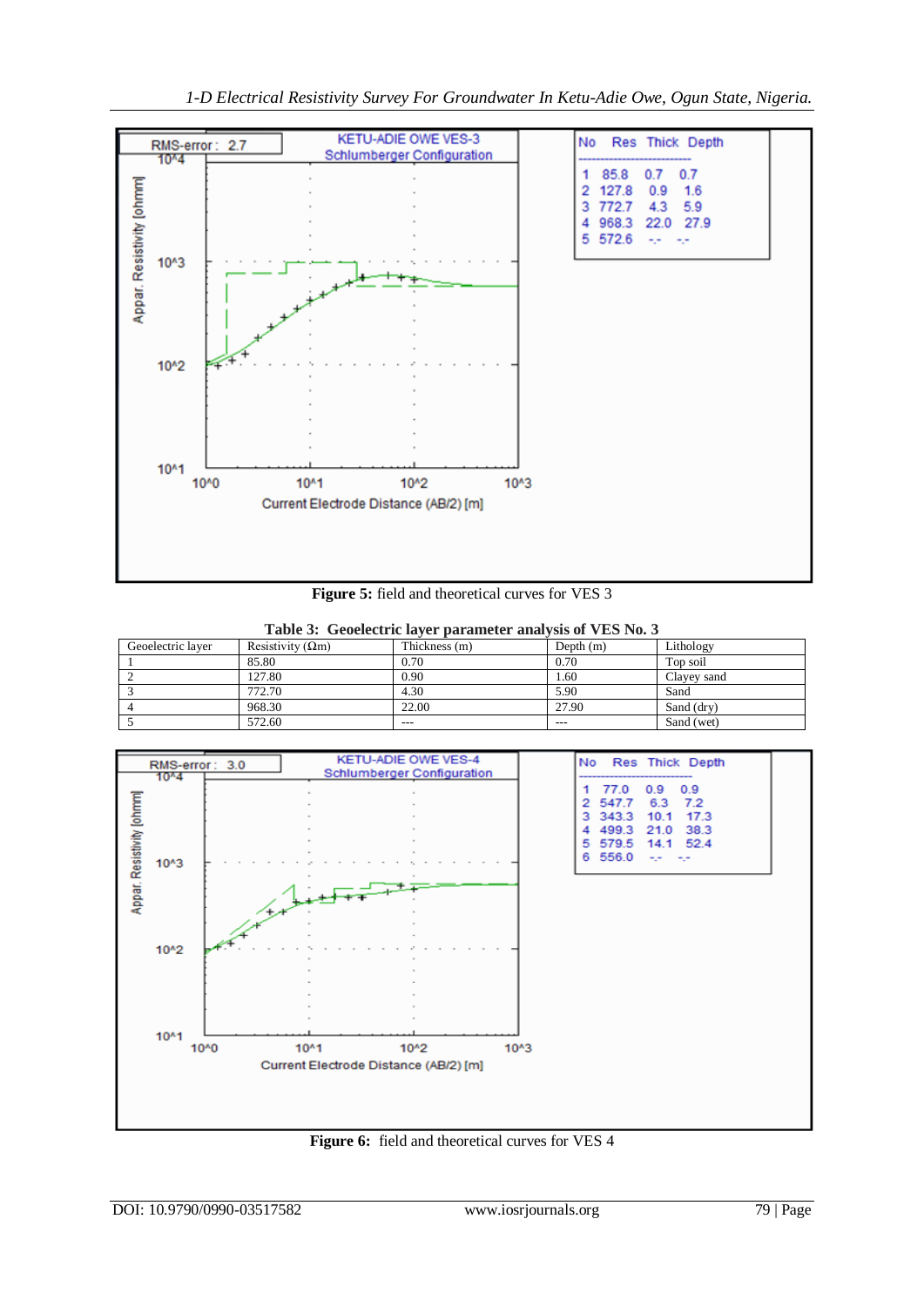| 1-D Electrical Resistivity Survey For Groundwater In Ketu-Adie Owe, Ogun State, Nigeria. |  |  |
|------------------------------------------------------------------------------------------|--|--|
|------------------------------------------------------------------------------------------|--|--|

| Table 4: Geoelectric layer parameter analysis of VES No. 4 |                           |               |             |            |  |  |
|------------------------------------------------------------|---------------------------|---------------|-------------|------------|--|--|
| Geoelectric laver                                          | Resistivity ( $\Omega$ m) | Thickness (m) | Depth $(m)$ | Lithology  |  |  |
|                                                            | 77.00                     | 0.90          | 0.90        | Top soil   |  |  |
|                                                            | 547.70                    | 6.30          | 7.20        | Sand       |  |  |
|                                                            | 343.30                    | 10.10         | 17.30       | Sand (wet) |  |  |
|                                                            | 499.30                    | 21.00         | 38.30       | Sand       |  |  |
|                                                            | 579.50                    | 14.10         | 52.40       | Sand (dry) |  |  |
|                                                            | 556.00                    |               |             | Sand (wet) |  |  |



|  |  | <b>Figure 7:</b> field and theoretical curves for VES 5 |  |  |
|--|--|---------------------------------------------------------|--|--|
|--|--|---------------------------------------------------------|--|--|

| Table 5: Geoelectric layer parameter analysis of VES No. 5 |                          |               |             |                 |  |  |
|------------------------------------------------------------|--------------------------|---------------|-------------|-----------------|--|--|
| Geoelectric laver                                          | Resistivity $(\Omega m)$ | Thickness (m) | Depth $(m)$ | Lithology       |  |  |
|                                                            | 232.40                   | 1.20          | 1.20        | Top soil        |  |  |
|                                                            | 433.30                   | 4.20          | 5.40        | Sand            |  |  |
|                                                            | 1826.50                  | 15.50         | 20.90       | Sand (very dry) |  |  |
|                                                            | 1510.20                  | 32.00         | 52.90       | Sand (dry)      |  |  |
|                                                            | 1174.50                  |               |             | Lateritic sand  |  |  |



# **Figure 8:** field and theoretical curves for VES 6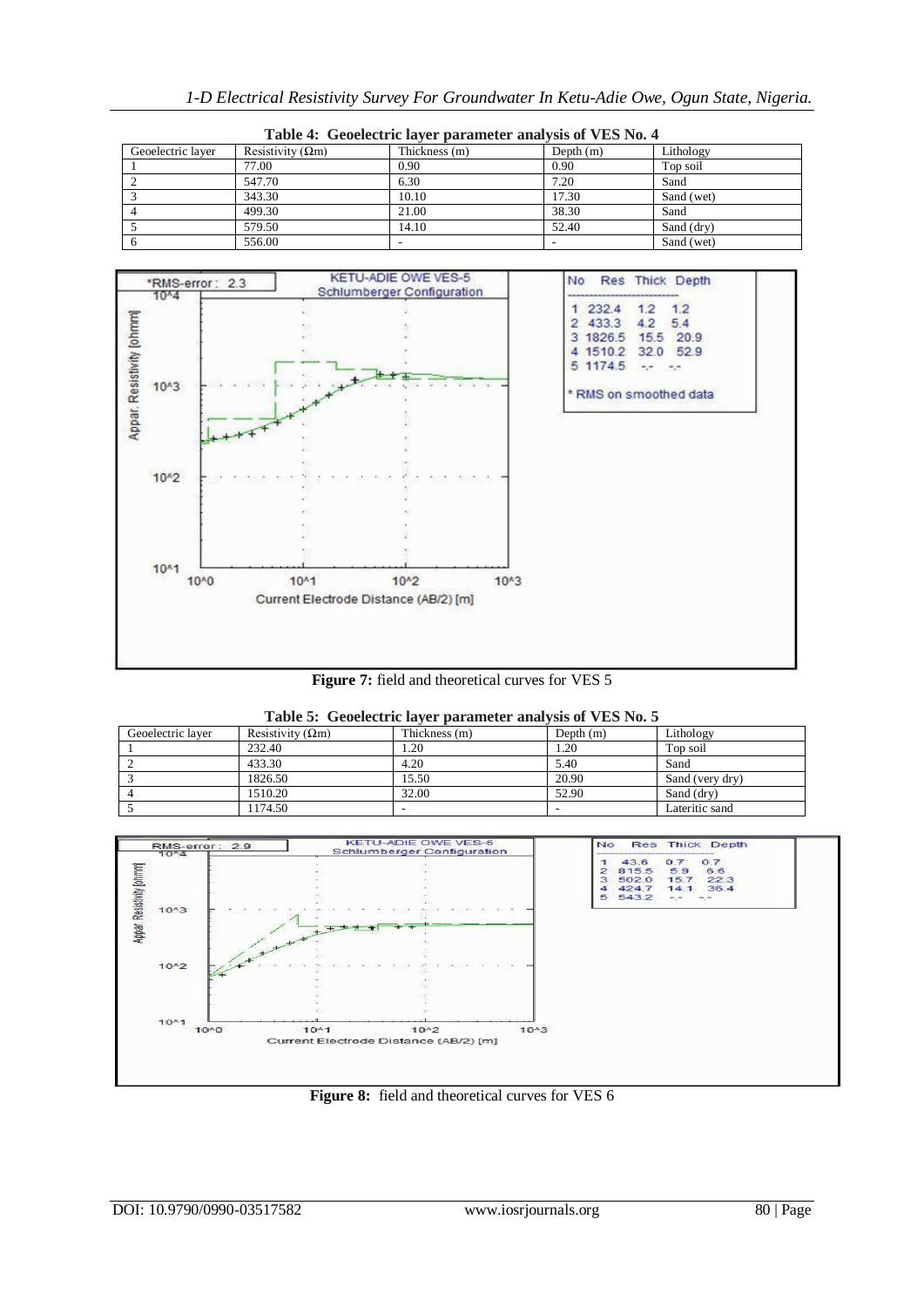| Table 6: Geoelectric layer parameter analysis of VES No. 6 |                           |               |             |            |  |  |
|------------------------------------------------------------|---------------------------|---------------|-------------|------------|--|--|
| Geoelectric laver                                          | Resistivity ( $\Omega$ m) | Thickness (m) | Depth $(m)$ | Lithology  |  |  |
|                                                            | 43.60                     | 0.70          | 0.70        | Top soil   |  |  |
|                                                            | 815.50                    | 5.90          | 6.60        | Sand (dry) |  |  |
|                                                            | 502.00                    | 15.70         | 22.30       | Sand (wet) |  |  |
|                                                            | 424.70                    | 14.10         | 36.40       | Sand       |  |  |
|                                                            | 2148.10                   | 28.30         | 52.00       | Sand (drv) |  |  |



**Figure 9:** field and theoretical curves for VES 7

|  | Table 7: Geoelectric layer parameter analysis of VES No. 7 |  |  |  |  |  |
|--|------------------------------------------------------------|--|--|--|--|--|
|--|------------------------------------------------------------|--|--|--|--|--|

| Geoelectric laver | Resistivity $(\Omega m)$ | Thickness (m) | Depth $(m)$ | Lithology      |
|-------------------|--------------------------|---------------|-------------|----------------|
|                   | 84.00                    | 1.40          | . 40        | Top soil       |
|                   | 463.40                   | 4.60          | 6.00        | Sand           |
|                   | 1511.40                  | 45.20         | 51.20       | Lateritic sand |
|                   | 180.90                   |               |             | Sand (drv)     |

| Tuole of Dummut, of Febules |             |                        |                            |                    |               |
|-----------------------------|-------------|------------------------|----------------------------|--------------------|---------------|
| Geoelectric layer           | Curve shape | Aquifer<br>Depth<br>to | Latitude                   | Longitude          | Elevation (m) |
|                             |             | (m)                    |                            |                    |               |
|                             | AAAK        | <b>Below 41.30</b>     | $E003^{0}04^{2}3.00$       | $N06^{0}35'53.00'$ | 43.00         |
|                             | AAK         | <b>Below 32.90</b>     | $E003^{0}04[00.00]$        | $N06^{0}32'00.00'$ | 42.00         |
|                             | AAK         | <b>Below 27.90</b>     | $E003^{0}04[03.70]$        | $N06^{0}36'04.50'$ | 36.00         |
|                             | KHAK        | <b>Below 17.30</b>     | $E003^{0}04^{2}46.50^{4}$  | $N06^{0}35'33.90'$ | 38.90         |
|                             | AKO         | <b>Below 52.90</b>     | $E003^{0}04'50.80'$        | $N06^{0}35'28.60'$ | 37.90         |
|                             | KQH         | <b>Below 22.30</b>     | E003 <sup>0</sup> 04 17.90 | $N06^{0}36'02.40'$ | 41.70         |
|                             | АK          | Not penetrated         | $E003^{0}04(05.60)$        | $N06^{0}35'45.80'$ | 39.00         |

# **Table 8: Summary of results**

# **V. Conclusion**

The Geoelectric section of VES 1 shows geoelectric layers and its apparent resistivity curve is the AAAK-type with The section of VES 1 shows geoelectric layers and its apparent resistivity curve is the  $\rho_1 < \rho_2 < \rho_3 < \rho_4 < \rho_5 > \rho_6$ . The first layer with a resistivity value of 40.40  $\Omega$  m and a thickness of 0.50m is the top soil. The second layer suspected to be sandy clay has a resistivity value of 302.60  $\Omega$  m and a thickness of 1.20m indicating the presence of sand. The fourth and fifth layers contain very dry sand. They have thicknesses of 8.10m and 31.20m respectively. The sixth layer with a resistivity value of 6892.00  $\Omega$ m; suspected to contain lateritic sand, and lying below a depth of 41.30m is the aquifer.

The geoelectric section of VES 2 shows geoelectric layers and its apparent resistivity curve is the AAK-type, with  $\rho_1 < \rho_2 < \rho_3 < \rho_4 > \rho_5$ . The first layer has a resistivity value of 75.20  $\Omega$  m and a thickness of 1.00m indicating the top soil. The second layer has a resistivity of 348.40  $\Omega$  m with a thickness of 4.00m and it is composed of clayey sand. The third layer has a resistivity value of  $526.20 \Omega$  m with a thickness of 8.90m, and they are made of sand. The fourth layer has a resistivity value of  $818.20 \Omega$  m with a thickness of 18.90m and it is suspected to be dry sand. The fifth layer with a resistivity value of 519.90m and below a depth of 32.90m is the aquifer.